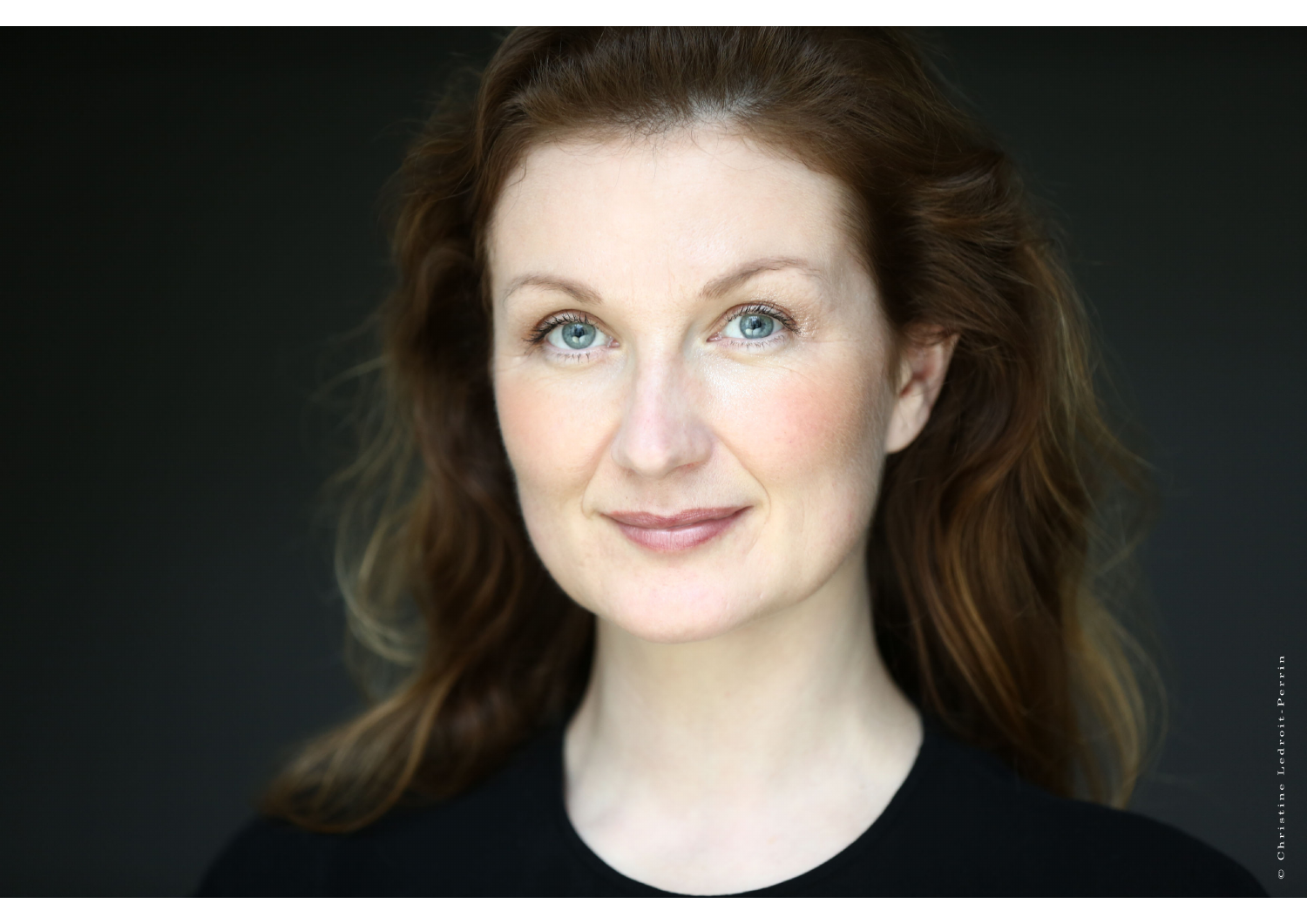## **kirsti.lovas@gmail.com [www.kirstilovas.com](http://www.kirstilovas.com/) #0047 90088366**

**FILM**

2018, Feature Film Mango, Supporting. Dir. Famor Botero. James Rayner 2017, Short film Love You to Death, **Lead**. Dir. Camilla Roman. Karlsen 2016, Net Series #LA LOVe, **Lead**. Director and Co Producer 2015, Music video Nightflight, **Lead**. Dir..Anders Reime 2014, Featurefilm The Mediums, **Lead**. Dir.Tomas S. Sorensen. Agendafilm 2012, Live Stunt Soup Nazi with Larry Thomas, **Lead**. Prod. Stabburet,Oslo 2010, Short film Teddy, Supporting **Lead**. Dir,Stian Vetle Dale. Prod.Noroff 2010, Short film Read, Supporting **Lead**. Dir. Ola Martin Fjeld. FilmFaktisk 2009, Short film The Simplicity, Supporting Lead. Prod. NKF 2009, Short film Unsaid, **Lead**. Dir.Jorgen Hageselle. Prod. Noroff 2009, Short film Two seconds, Supporting Lead. Prod. CrabClaw 2007, Short film The accident, Supporting Lead. Dir.Tim Helly-Hansen.Noroff 2006, Shortfilm Mother, **Lead**, Dir. Camilla Johansen. Prod. NISS 2006, Feature Film Five lies, Supporting. Dir. Daniel K-Jacobsen. Viafilm 2006, Short film Til death do us part, **Lead**, Dir.Martin Lund. Prod. HIL 2006, Shortfilm Secrets, **Lead**, Dir. Camilla Johansen. Prod. NISS 1997, Short film Virtual Ability, Supporting. Dir.Co. Prod. London Filmschool **STAGE** 2016, Live Theatre Mazda Forum,. **Lead**. Prod. Euro Business School 2015, Reading Forward, Global Climate Conf, **Lead**. Dir. OysteinBrager. OIT 2012, Reading In Oglinda, co Lead Dir. Jenn Lunn. Prod. NSS 2011, Reading,MotorTown, co Lead Dir. Jon Tombre/Ramin Grey.Oslo IT 2010, Live Theatre Citroen Atelie,. **Lead**. Dir.John Paval. Prod. Paval 2007, Torshov Theatre Winter, **Lead**. Dir. Mari Kjellstadli, Prod. Konst 2001, Theatre Camille, Supporting Lead. Dir.Glen Walford. Prod. ALRA 2001, Theatre Once in a lifetime, Supporting Lead. Dir. Paul Jepson. ALRA 2001, Theatre Playing for time, Supporting Lead. Dir.Chris Sandford. ALRA 2000, Theatre A midsummernights dream, **Lead**. Dir.John Wild. Prod. ALRA **TELEVISION AND CINEMA (National and International exposure)** 2018, TV They Came, Supporting. Dir. Thomas Lunde. Prod. Kapoow 2016, TV Roeng Kommune, Supporting. Dir.Solli &Bjornstad. Prod.Rubicon 2017, Commercial, **Lead**. Dir. Mikkel Sandemose. Prod. Pravda 2017, TV Pilot East/West. Supporting Lead. Dir. Kjetil Paulsen. Dreamact 2017, TV Pilot Mother. **Lead**. Dir. Helene Spanthus. Prod. Westerdals 2017, TV Pilot The Father. Supporting Lead. Dir.Ashar Azmat. Westerdals 2016, Commercial, **Lead**. Dir.Lars & Kristoffer. Prod. Standart 2015, TV Neste Sommer, Supporting. Dir. Simen Alsvik. Prod. Feelgood Film 2012, Commercial, **Lead**. Dir. Arild Frolich. Prod. Einar Film 2008, Commercial Telenor moving, **Lead**. Dir. Johan Skog. Moland Film 2008, Commercial Nidar, **Lead**. Prod. Filmhuset 2007, Prizewinning Commercial Telenor, **Lead**. Dir. Jens Lien. Prod. Einarfilm 2005, Commercial Toro red wine, **Lead**. Dir.Gunnar Vikene. Alligator Film 2005, Commercial Statoil helmet, Supporting. Dir.Morten Tyldum. McCann 2004, Commercial Food talk, **Lead**. Dir.Mikkel Ohrvik. Prod. Smallfilm 2004, Commercial Synnove Finden, **Lead**. Dir. Mikkel Sandemose. Pravda **EDUCATION**  3 YEAR diploma in Acting, **A.L.R.A**, London NCD credited. **KHIO** PPU Oslo Audition technique Paris Film Academy with Debbie McWilliams 2018 Chubbuck Studio LA, Copenhagen 2017 Frantic Assembly and Jo Stromgren workshop. Kim Bodnia Masterclass, Oslo